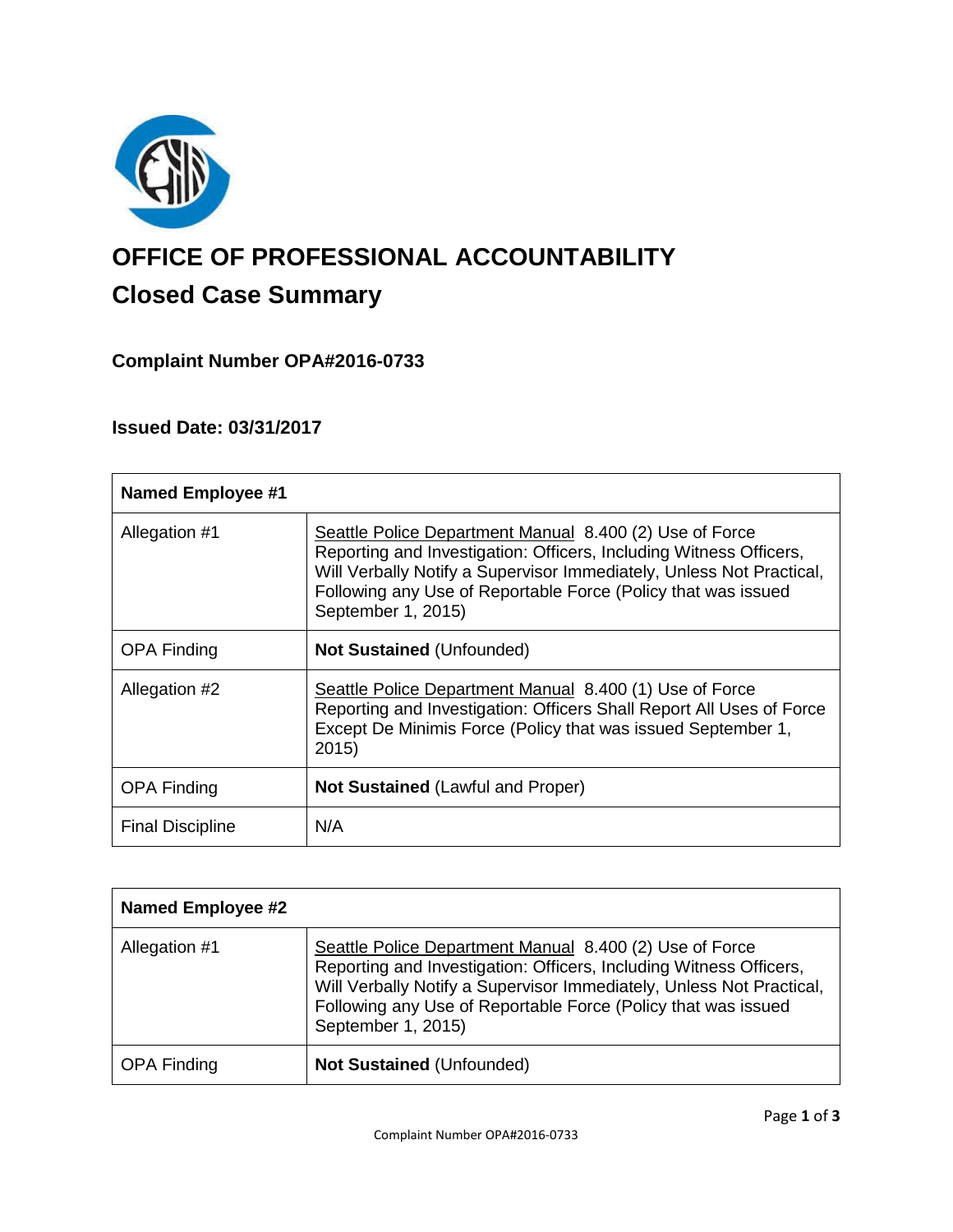| Allegation #2           | Seattle Police Department Manual 8.400 (1) Use of Force<br>Reporting and Investigation: Officers Shall Report All Uses of Force<br>Except De Minimis Force (Policy that was issued September 1,<br>2015) |
|-------------------------|----------------------------------------------------------------------------------------------------------------------------------------------------------------------------------------------------------|
| <b>OPA Finding</b>      | <b>Not Sustained (Lawful and Proper)</b>                                                                                                                                                                 |
| <b>Final Discipline</b> | N/A                                                                                                                                                                                                      |

#### **INCIDENT SYNOPSIS**

The Named Employees arrested a subject.

#### **COMPLAINT**

The complainant, a supervisor within the Department, alleged that Named Employees violated policy by not reporting to a supervisor a reportable use of force at the time it occurred.

#### **INVESTIGATION**

The OPA investigation included the following actions:

- 1. Review of the complaint memo
- 2. Review of In-Car Videos (ICV)
- 3. Search for and review of all relevant records and other evidence
- 4. Interviews of SPD employees

#### **ANALYSIS AND CONCLUSION**

The preponderance of the evidence showed that Named Employees #1 and #2 arrested the subject and did not use any reportable use of force, and were not aware until after the subject was transported to the jail that he had complained of pain. While it could be heard on the ICV, Named Employees #1 and #2 were not aware of the complaint and immediately upon notice of the complaint in ICV notified their supervisor.

Named Employees #1 and #2 properly documented in their General Offense Report the nature of the arrest, and upon realization that the complainant complained of pain, documented the Type I force as required by policy.